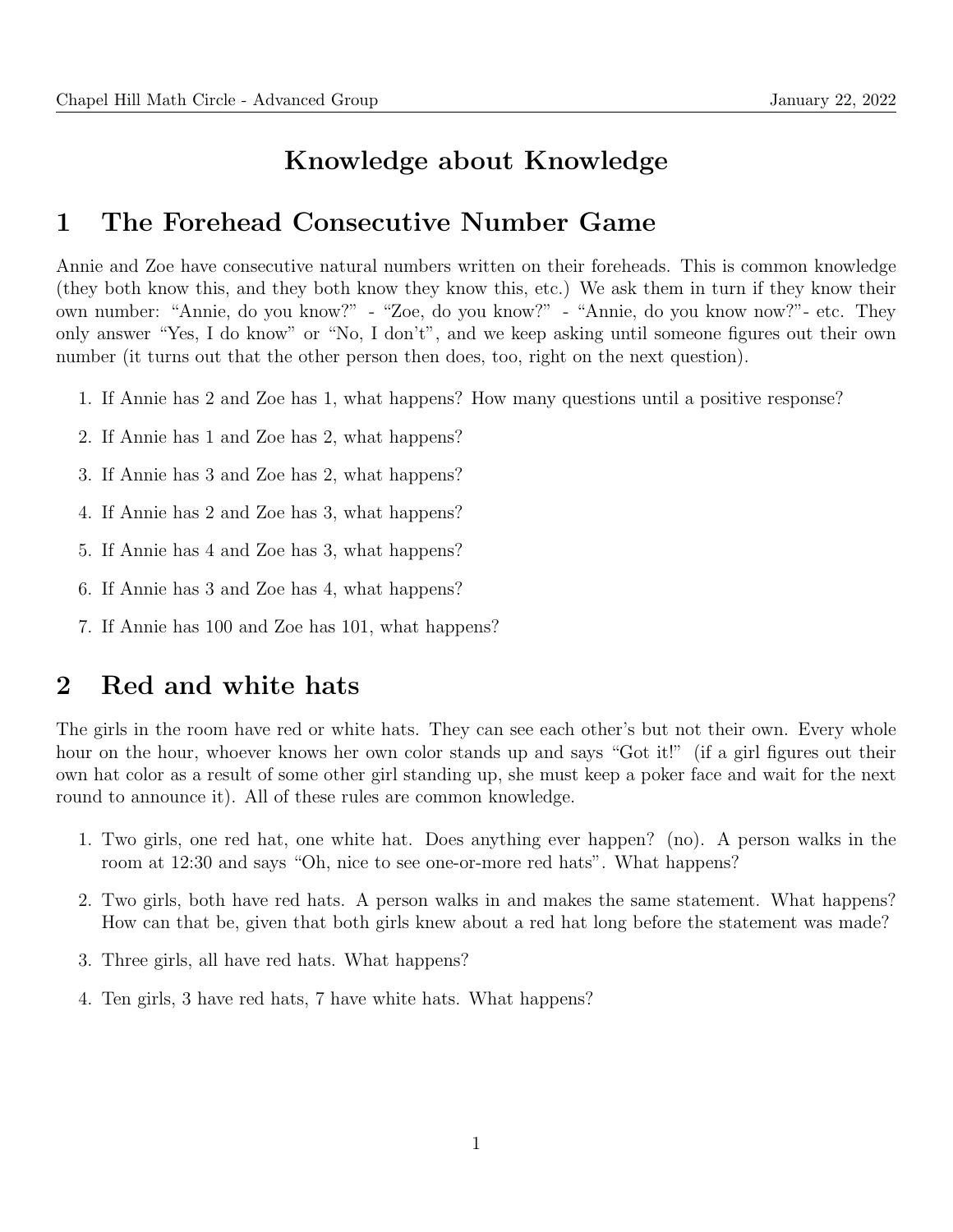## 3 The Forehead Sum Game

Alice, Bob and Charlie have natural numbers  $x,y,z$  on their foreheads with  $x+y=z$ . This is common knowledge. But they do not know whose number is the sum of the other two numbers. We ask them in turn if they know their own number.

- 1. Alice=1, Bob=1, Charlie=2: what happens? How about 10, 10, 20? Generally, what happens if two numbers are the same?
- 2. Alice=1, Bob=2, Charlie=3: what happens? How about 10, 20, 30? Generally, what happens if one number is double another?
- 3. Alice: "No". Bob: "No". Charlie: "No". Alice: "No". Bob: "No". Charlie: "Yes, it's 12'. What are the numbers?
	- We're trying to determine the set of numbers on Alice's and Bob's foreheads. We don't expect to determine which of them has which number.
	- This is a somewhat harder problem. Think about what you've learned, and what ratio between numbers would yield two rounds of "No" for Bob.

# 4 Sum and Product Puzzles

1. Someone picks two integers, X and Y, each from the interval 2 to 99, and tells Mr. Sam the sum of the two integers, and Mr. Paul the product of the two. Sam and Paul do not know the values given to the other. Paul tells Sam, "I do not know the two integers." Sam tells Paul, "I knew you wouldn't. Neither do I." Paul replies, "Oh, now I know the integers." Sam replies back, "Now I know too."

Given that both of them are telling the truth, what could the two integers be?

- 2. Here's another variant, even harder: P and S are given the product and sum of two non-zero digits (1 to 9).
	- (a) P says "I don't know the numbers". S says "I don't know the numbers".
	- (b) P says "I don't know the numbers". S says "I don't know the numbers".
	- (c) P says "I don't know the numbers". S says "I don't know the numbers".
	- (d) P says "I don't know the numbers". S says "I don't know the numbers".
	- (e) P says "I know the numbers".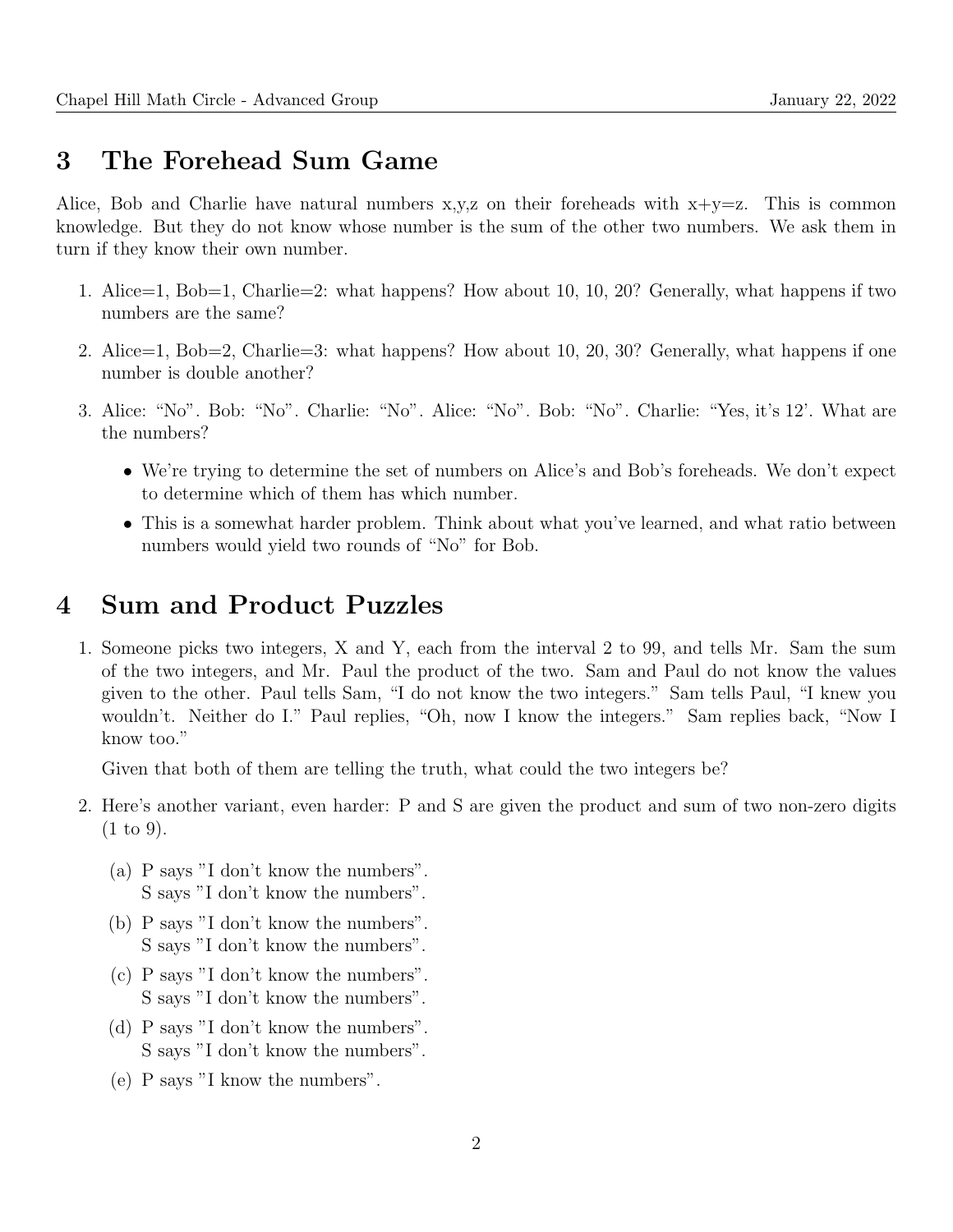# 5 More Hat Puzzles

These are copied from Wikipedia's hat puzzles article

https://en.wikipedia.org/wiki/Hat\_puzzle

3. Three Hats in a Circle: Three players are told that each of them will receive either a red hat or a white hat. They are to raise their hands if they see a red hat on another player as they stand in a circle facing each other. The first to guess the color of his or her hat correctly wins.

All three players raise their hands. After the players have seen each other for a few minutes without guessing, one player announces "red", and wins. How did the winner do it, and what is the color of everyone's hats?

4. Four Hats in a Line: Four prisoners are arrested for a crime, but the jail is full and the jailer has nowhere to put them. He eventually comes up with the solution of giving them a puzzle so if they succeed they can go free but if they fail they are executed.

The jailer seats three of the men into a line. B faces the wall, C faces B, and D faces C and B. The fourth man, A, is put behind a screen (or in a separate room). The jailer gives all four men party hats. He explains that there are two red hats and two white hats, that each prisoner is wearing one of the hats, and that each of the prisoners see only the hats in front of him but neither on himself nor behind him. The fourth man behind the screen can't see or be seen by any other prisoner. No communication among the prisoners is allowed.

If any prisoner can figure out what color hat he has on his own head with 100% certainty (without guessing) and tell the jailer, all four prisoners go free. If any prisoner suggests an incorrect answer, all four prisoners are executed. How can the prisoners escape?

- 5. Four Hats with Three in a Circle: In this version the prisoners know that there are. 3 red hats and 1 white hat, and the 3 prisoners can see each other i.e. D sees B and C, B sees D and C, and C sees D and B. (A again cannot be seen and is only there to wear the last hat.)
- 6. Five Hats: In the next variant, only three prisoners and five hats (supposedly two red and three white) are involved. The three prisoners are ordered to stand in a straight line facing the front, with A in front and C at the back. They are told that there will be two red hats and three white hats. One hat is then put on each prisoner's head; each prisoner can only see the hats of the people in front of him and not on his own. The first prisoner that is able to announce the color of his hat correctly will be released. No communication between the prisoners is allowed.
- 7. Three Hats at Random: In this variant there are 3 prisoners and 3 hats. Each prisoner is assigned a random hat, either red or white. In all, there are three red hats and two white. Each person can see the hats of two others, but not their own. On a cue, they each have to guess their own hat color or pass. They win release if at least one person guessed correctly and none guessed incorrectly (passing is neither correct nor incorrect).